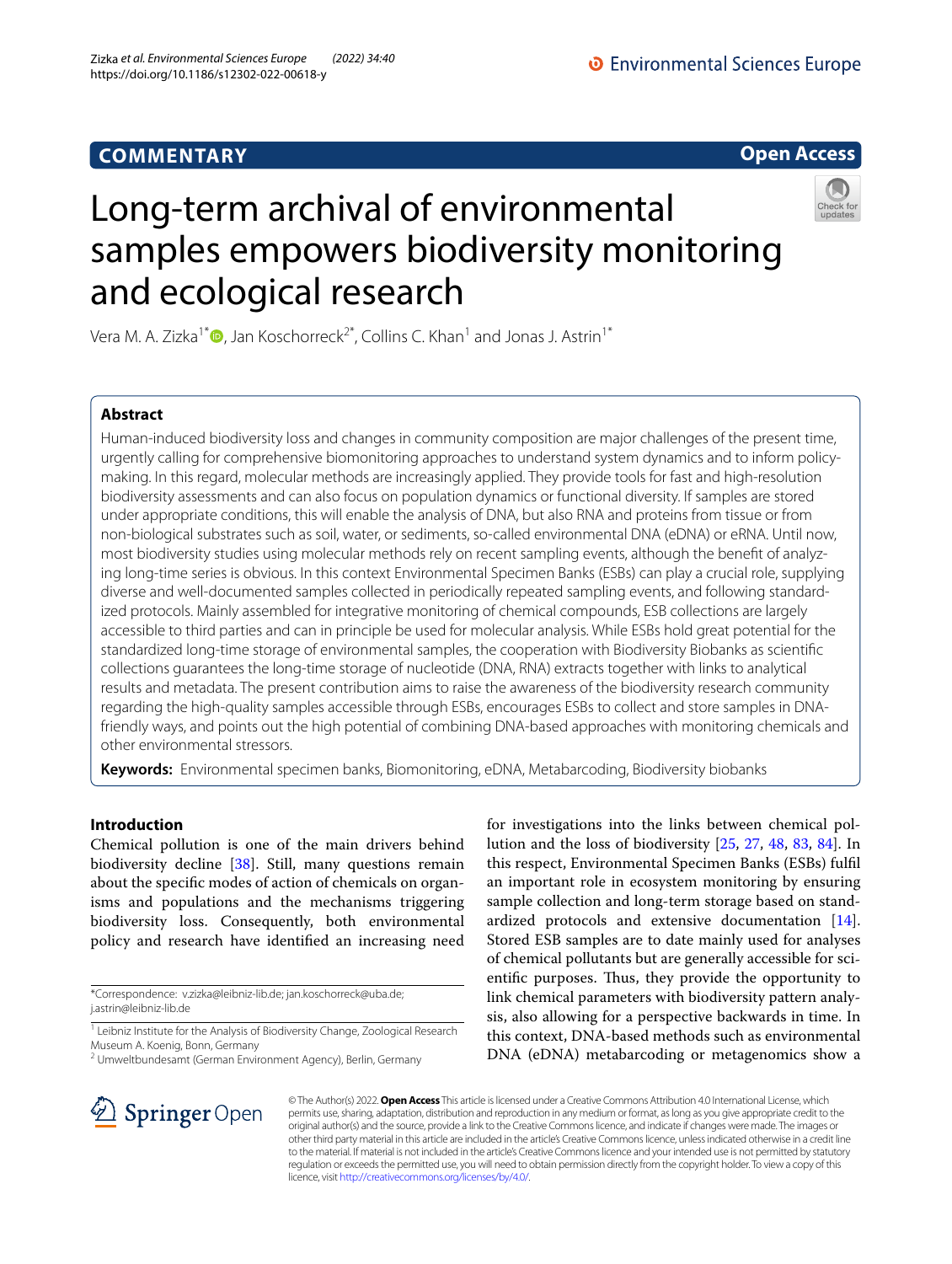high potential for retrospective biodiversity assessments and correlation with prevailing contaminants or other environmental stressors, e.g., climate change, nutrients and anthropogenic land use [\[4](#page-5-3), [10](#page-5-4), [22,](#page-5-5) [49,](#page-6-2) [75](#page-7-2), [93](#page-7-3)]. Concomitantly, the increased application of DNA-based approaches induces the need for storage of extracted DNA samples linked with associated metadata. In this context, Biodiversity Biobanks-in close collaboration with ESBs-can guarantee the appropriate deposition of DNA samples and associated data, such as extraction methods, DNA storage parameters, links to performed studies and to international nucleotide databases.

## **Environmental specimen banks (ESBs)**

Currently more than 20 ESBs exist around the world, mainly distributed throughout Europe, Asia and North America. To foster global harmonization of ESB activities within the growing community, the International Environmental Specimen Bank Group (IESB) was initiated. The consortium promotes the development of techniques and strategies of ESBs as well as the cooperation and standardization among repositories [\[47](#page-6-3), [79\]](#page-7-4). For a detailed overview of ESBs and stored sample types see Chaplow et al. [[14\]](#page-5-2). ESBs are part of the precautionary principle in environmental policy as they continuously document the state of the environment and subsequently store the samples. Present and future generations can thus use the archived samples at any time to retrospectively analyse and better understand emerging environmental problems and trends. In addition, the samples allow for the investigation of stressors that could not be measured or were not known to be problematic at the time the samples were collected. Monitoring purposes are often associated with regional or national screening programs and are mostly related to persistent and toxic chemical contaminants (e.g., chlorinated, brominated and fuorinated organic contaminants, heavy metals) and their efects on terrestrial, freshwater and marine environments also including natural background and conurbation areas  $[5, 43]$  $[5, 43]$  $[5, 43]$  $[5, 43]$ . Beside the main focus on chemical monitoring, samples are used for manifold other approaches such as, e.g., ecological status assessments or population structure analyses [\[19](#page-5-7), [33](#page-6-5), [63](#page-6-6)]. ESB collections include samples from around the globe, some of them being collected annually for more than 40 years, thereby allowing for a comprehensive analysis of pollution residues and changes through time, functioning as a basis for political decisions and appropriate restrictions in chemical compounds management. Next to realtime monitoring, specimen storage and documentation enables retrospective sample analysis for chemicals of emerging concern or with newly developed analytical tools [[14\]](#page-5-2). ESBs periodically collect a variety of specifed samples at selected sampling sites, ranging from human tissues to plant and animal samples from diferent ecosystem types, including top predators. In addition, abiotic samples as soil, sediment, suspended particulate matter, waste water, sewage sludge or atmospheric samples (airborne particulate matter) are collected and archived in ESBs [[14](#page-5-2)].

To ensure sample integrity, collection is conducted according to standardized protocols. These cover sampling, transportation, processing and storage of material. Depending on ESB, sample storage is implemented in cold (−20 °C) or ultra-cold freezers (−80 °C) or in liquid nitrogen vapor tanks (around −190 °C) to ensure the integrity of the samples' biological and chemical composition over a long time period. Together with chemical and biological analyses, protocols and metadata are accessible through reports or peer-reviewed publications and the release in publicly available databases [[8](#page-5-8), [47](#page-6-3), [69](#page-7-5)]. The research strategy of environmental specimen banks over the last 40 years refects the progress in environmental chemistry. Common substances analysed in the twentieth century were metals, organochlorine pesticides, dioxins, polychlorinated biphenyls, and polycyclic aromatic hydrocarbons [\[51](#page-6-7), [72\]](#page-7-6). During this century, ESB samples were also analysed for elemental isotope signatures [\[19](#page-5-7), [90\]](#page-7-7), per- and polyfuorinated alkylated substances [[26,](#page-5-9) [28\]](#page-5-10), plasticizers [\[61,](#page-6-8) [92](#page-7-8)], pharmaceuticals [[11\]](#page-5-11), biocides [[45\]](#page-6-9), modern pesticides, flame retardants [[31\]](#page-6-10), and other chemicals of emerging concern. However, the scientifc potential of ESB collections is not yet exhausted, especially when considering how newly developed techniques as high-resolution mass spectrometry or high-throughput sequencing open up novel analytical tools and possibilities in real-time and retrospective chemical analysis, including targeted and Non-Target Screening (NTS), effects based methods, and biodiversity assessments [[36\]](#page-6-11).

#### **Environmental genomics**

Developments in environmental genomics in particular High-Throughput Sequencing (HTS) techniques revolutionized species identifcation and biodiversity assessment throughout the tree of life. Using short DNA fragments up to whole genomic or transcriptomic information, possible applications of the method focus on assessing species richness and interactions, population genetic structure, functional trait expression and diversity of complex communities [\[17\]](#page-5-12). 'DNA barcoding' describes the DNA isolation and amplifcation of a short gene fragment from a single individual and the subsequent comparison to a reference database. It is used for simple and fast specimen identifcation in problematic life stages (e.g., larvae, seeds), incomplete specimens (tissue pieces),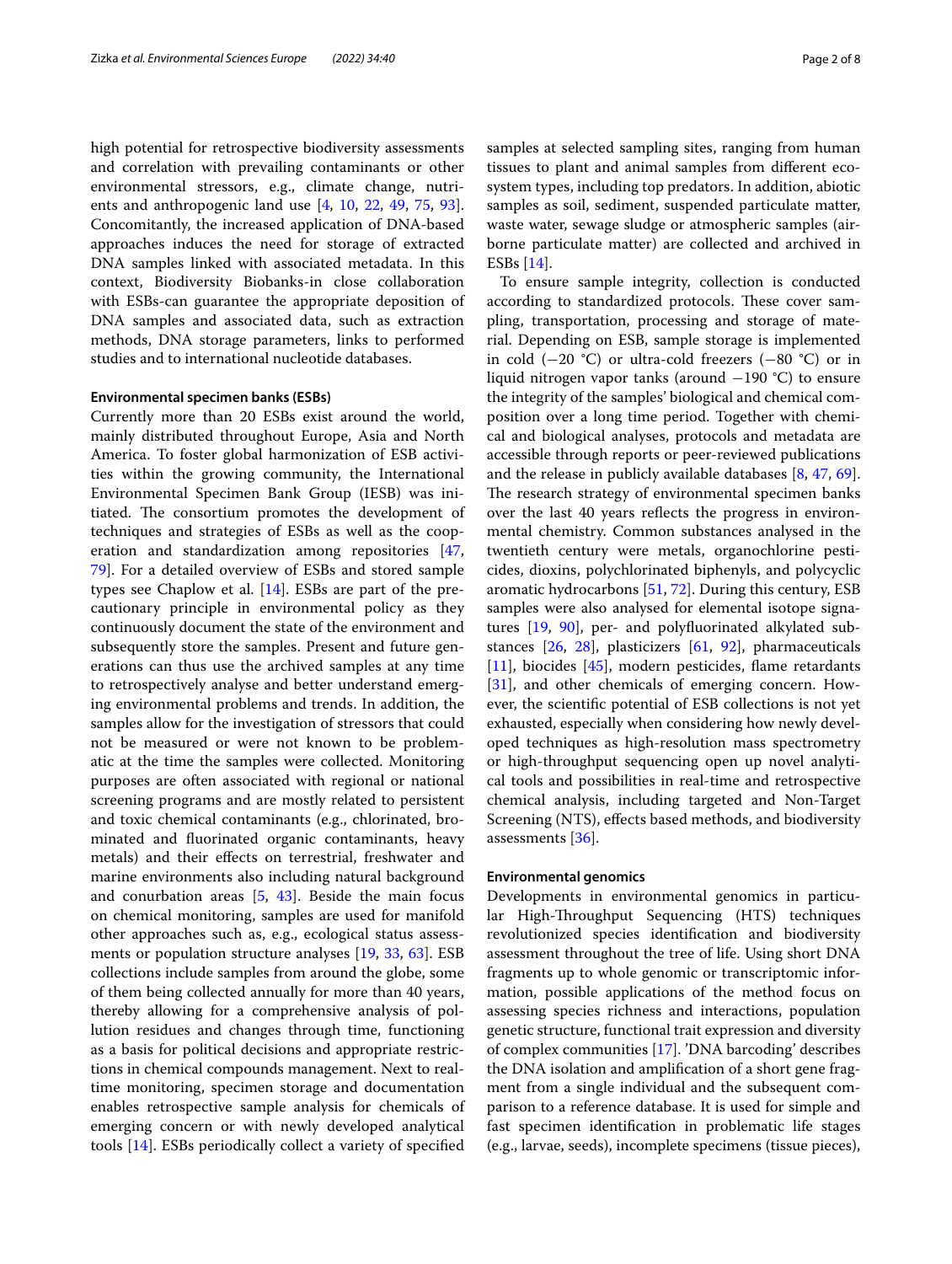or to separate 'lookalikes' [[34,](#page-6-12) [82](#page-7-9)]. Based on the same principle and using the same reference databases, DNA metabarcoding uncovers the biodiversity of sample mixtures, comprising high numbers of individuals with different taxonomies  $[52, 91]$  $[52, 91]$  $[52, 91]$  $[52, 91]$ . The method uses DNA mass extraction from bulk samples or their preservation fuids, followed by the application of HTS techniques and bioinformatic pipelines to assess biodiversity up to genospecies level [\[2](#page-5-13), [77](#page-7-11), [94\]](#page-7-12). DNA metabarcoding can also be applied on environmental, non-biological samples (e.g., soil, water, air) targeting intra- as much as extracellular DNA molecules (mitochondria, intact cells, free DNA) released from organisms into the environment. So-called environmental DNA (eDNA) metabarcoding is tempting through its non-invasiveness with a huge potential for large-scale biodiversity assessment [\[20](#page-5-14), [78](#page-7-13)]. Due to the relative stability of DNA, the molecule persists in the environment even after cell death and can be detected by metabarcoding for a given period of time (depending on substrate). In contrast to DNA, RNA is very unstable and degrades in the environment minutes to hours after cell death. Environmental RNA-based markers, therefore, target metabolically active organisms and might be the more suitable tool to indicate living biotic assemblages or even gene expression patterns [[18](#page-5-15), [65\]](#page-7-14). In comparison to the above-mentioned approaches that are based on PCR amplifcation of a standardized short gene fragment, metagenomic techniques are PCR free, targeting the whole genomic material of an environmental sample [[17\]](#page-5-12). Due to the absence of the PCR step, metagenomics approaches are hence assumed to provide more accurate abundance predictions but induces much greater costs and a higher complexity in laboratory and bioinformatic protocols [\[46](#page-6-14)]. Whole-genome information can also be extracted from single individuals providing a tremendous increase in molecular information compared to markerbased approaches with applications in phylogenetic or functional analysis [[66](#page-7-15)]. Bypassing marker amplifcation through PCR, also transcribed RNA (mRNA, rRNA) can be used as a template for sample analysis [\[53](#page-6-15), [57](#page-6-16)]. While transcriptomic approaches target transcribed RNA from single individuals, metatranscriptomics provide information of simultaneously expressed genes in mixed communities under given environmental conditions. However, with the instability of RNA molecules sampling and processing is accompanied with challenging collection and storage efforts.

## **Opening up environmental specimen banks for molecular analysis, and the role of biodiversity biobanks**

First biodiversity studies already utilize ESB samples, as for example [\[21\]](#page-5-16), where scientists retrospectively applied eDNA metabarcoding on freshwater suspended particulate matter (SPM) collections from the German ESB to monitor fsh communities through time. This analysis includes cryo-archived SPM samples from six riverine systems in Germany representing diferent conditions and fsh communities. Another study used specimens of the zebra mussel (*Dreissena polymorpha*) collected over the last 25 years and stored at the same ESB  $[86]$  $[86]$ . The study investigates mussel diet through eDNA metabarcoding and the utility of mussels as eDNA flters of planktonic organisms. Recently, the German ESB together with University Duisburg-Essen started the project 'TrendDNA', which includes the comprehensive analysis of ESB samples through molecular approaches ([www.trenddna.de](http://www.trenddna.de)) also aiming to formulate guidelines for sample quality assurance and control (QA/QC) for the application of molecular approaches. However, the potential of ESB collections is still very far from being fully used. Barcoding, metabarcoding as well as metagen-

omic approaches can be applied to banked specimens, sample mixtures or non-biological samples to investigate biodiversity, population dynamics or diet composition over long-term periods, assessing the infuence of natural and human-made environmental changes through time [[2,](#page-5-13) [12](#page-5-17), [18,](#page-5-15) [50,](#page-6-17) [60](#page-6-18)].

To ensure the integrity of DNA and ideally even RNA molecules, environmental samples need to be stored under defned constant and controlled conditions which should ideally be standardized [[32](#page-6-19), [39](#page-6-20), [74,](#page-7-17) [88](#page-7-18)]. Centralized repositories warrant consistent storage quality and cater to the needs of individual research institutes or individual researchers, who often have only limited, short-term storage capacities, and are not specialized on the task. Subsequent to analysis, remaining DNA extracts should be professionally archived to save resources and to warrant reproducibility of research results. Each extract, depending on isolation method, is unique. In addition, over the course of the years, often additional markers (up to meta-/genomes) are added to data sets that started out based on the analysis of a single gene. Long-term storage of DNA isolates can happen directly at ESBs. However, dedicated Biodiversity Biobanks (BBBs, see [\[3](#page-5-18)] and [[24\]](#page-5-19) focus specifcally on archiving and handling DNA and RNA. As research collections, BBBs are directly in touch with biodiversity research groups and the user communities. In addition to the isolated biomolecules, they hold fxed tissues-sometimes even viable tissues (live cells)-that are linked to the respective species. Not uncommonly, BBBs are housed at natural history collections, which enables them to archive entire organisms as reference specimens and to make their holdings publicly visible (while implementing digital rights in accordance with depositor wishes). Currently more than 100 BBBs and associated initiatives have joined forces to form the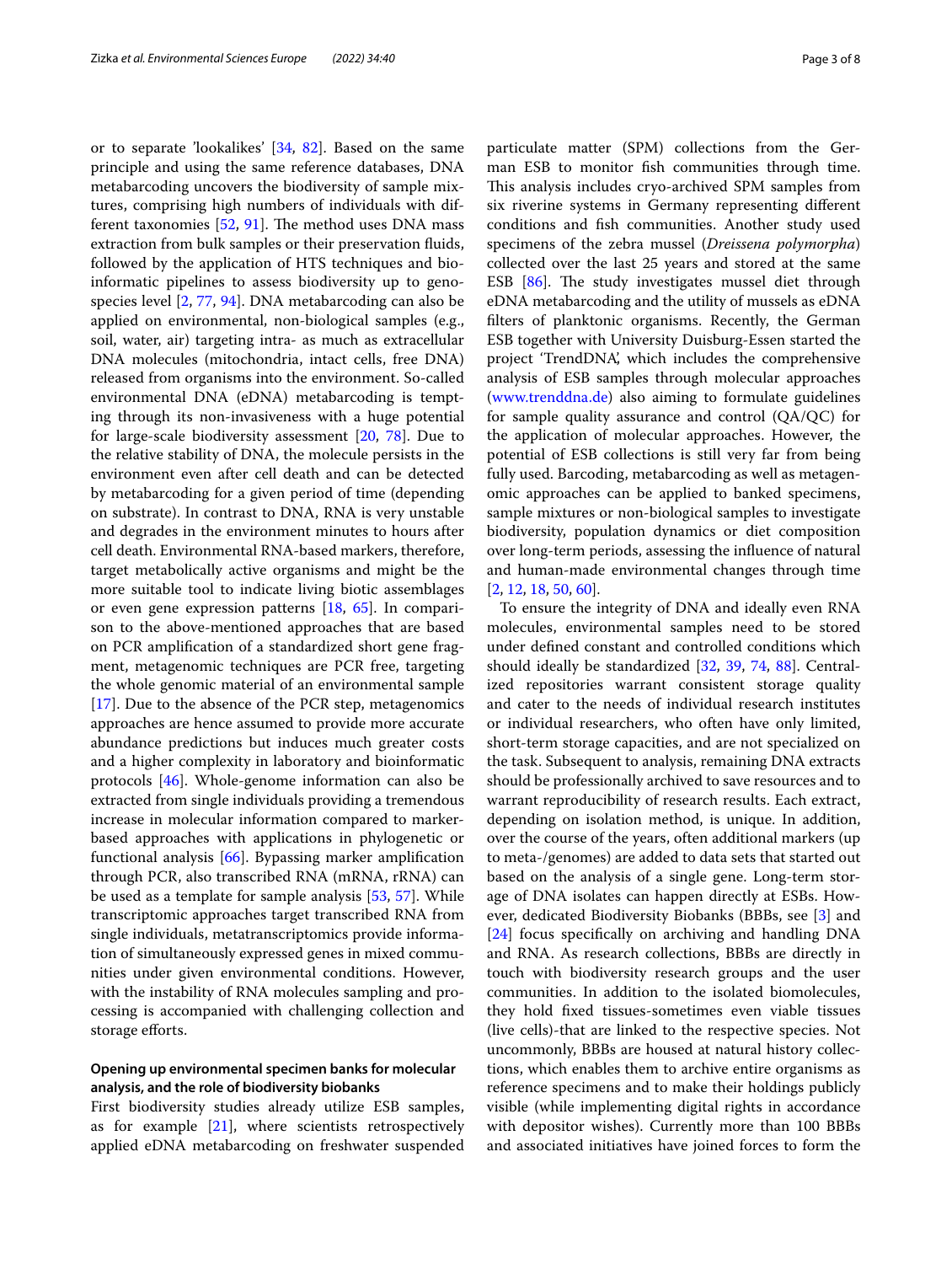Global Genome Biodiversity Network [[24](#page-5-19)]. GGBN.org offers a unified platform to internationally find and access samples suitable to molecular biodiversity research. BBBs see themselves as information brokers regarding the analytical data associated with their samples. For instance, they enrich their samples by linking them with publications and with the databases of the International Nucleotide Sequence Database Collaboration (e.g., ENA or NCBI GenBank, with the Barcode of Life Data systems  $(BOLD [67])$  $(BOLD [67])$  $(BOLD [67])$ , or others).

One exemplary instance of the described cooperation between an ESB and a BBB exists in Germany, where the German Environmental Specimen Bank collaborates closely for long-term storage of extracted DNA with the Leibniz Institute for the Analysis of Biodiversity Change (LIB) at Museum Koenig, Bonn. The LIB Biobank extends the offer to the ESB community and to metabarcoding projects to deposit environmental DNA or RNA extracts in its currently expanded cryofacility (contact through last author), making them available for future reference and potential sequencing of additional molecular markers.

### **Challenges**

## **Storage conditions**

Inadequate temperature or pH, exposure to degrading compounds or to light all compromise DNA and RNA quality. These and other factors have to be considered during storage  $[1, 70]$  $[1, 70]$  $[1, 70]$  $[1, 70]$  $[1, 70]$ , upon which depends the success of molecular biodiversity assessment. Ideally, DNA isolation from substrate should be conducted as soon as possible after collection to maximize DNA quality and quantity. However, due to the nature of workflows or limited resources, this is not always an option. For not yet isolated DNA samples, conservation will vary according to its medium: DNA attached to soil particles, for instance, will persist considerably longer than free DNA [[70,](#page-7-20) [80](#page-7-21)]. The time interval from field collecting until storage depends on sample type, aim of analysis and technical possibilities during sampling [\[58](#page-6-21), [64,](#page-7-22) [68,](#page-7-23) [71](#page-7-24)]. Optimal conditions include the immediate freezing (the colder the better) of samples and the maintenance of cold chains. Storage can also be initiated by drying the (ideally cooled) material. Nevertheless, DNA extraction for conventional metabarcoding purposes (sequencing of individual genes) is still possible from samples exposed to ambient temperature up to several weeks, if feasible fxation is applied [[6,](#page-5-21) [23,](#page-5-22) [37](#page-6-22)]. Long-term storage of tissue samples or small organisms should be conducted in fxative (e.g., 96% non-denatured ethanol) with no light exposure and cold or ultra-cold condition counteracting DNA degradation [[52,](#page-6-13) [87\]](#page-7-25). Storage of isolated or amplifed DNA is recommended bufered (for long-term archival most often in Tris EDTA or Tris low EDTA) or-depending on planned application-sometimes in water at −80 °C [\[42](#page-6-23)] down to −190 °C in liquid nitrogen storage tanks [\[7](#page-5-23), [29](#page-5-24)], alterna-tively dried and sealed [[16](#page-5-25)]. While  $-20$  °C is not an optimal storage temperature, extracts immediately stored at −20 °C will likely lend themselves to DNA analysis for up to decades, if multiple freeze–thaw cycles are avoided and when a high initial DNA concentration is given (NB: DNA will gradually decay during this period at −20 °C). More careful processing is necessary if samples are to be used for RNA analysis. Due to the high instability of this biomolecule, cold chains should be maintained right from the moment of sampling (dry ice, liquid nitrogenbased vapor shippers, etc.) and kept at least at −80 °C at any time if molecules are not transferred to a specifc preservation medium [\[56](#page-6-24), [59](#page-6-25), [73\]](#page-7-26). Additional concepts for RNA handling and storage have been developed as, e.g., RNA desiccation in RNAstable [[9\]](#page-5-26) and the subse-quent storage at room temperature for up to 1 year [[35](#page-6-26), [54,](#page-6-27) [73](#page-7-26)]. However, while the RNA analysis of banked samples in combination with chemical measurements could provide interesting insights about ecotoxicogenomics and gene expression under the infuence of anthropogenic stressors  $[76, 85]$  $[76, 85]$  $[76, 85]$  $[76, 85]$ , the processing of RNA from long-term stored substrate is largely unexplored and its application to banked samples needs to be further tested.

#### **Contamination**

DNA/RNA-based approaches are extremely susceptible to contamination with non-target molecules caused by free-circulating aerosols or cross-contamination between samples [\[74](#page-7-17)]. Since many applications aim to detect extremely low concentrated molecules from substrates, even the slightest contamination can skew analysis and depict erroneous results for species composition. Sampling of substrates to be screened via molecular analysis should, therefore, include intensive cleaning and sterilization of equipment between samples and quality assurance and quality control measures (QA/QC) covering the sampling process but also storage and reanalysis need to be implemented and integrated in standard operating procedures (SOPs). Sodium hypochlorite bleach is extensively used as a decontaminating solution in laboratory processes. The application of at least 2% sodium hypochlorite solution (exposure time 10 min) is recommended to remove extraneous DNA [[30,](#page-6-28) [41](#page-6-29), [89](#page-7-29)]. However, commercial bleach is a hazardous substance potentially corroding material and afecting fne-tuned chemical analysis. Where this has to be avoided, the decontamination of material through UV radiation or better the usage of single-use equipment should be considered to minimize as much as possible the transfer of DNA/RNA traces among samples [\[13](#page-5-27), [30](#page-6-28)]. With respect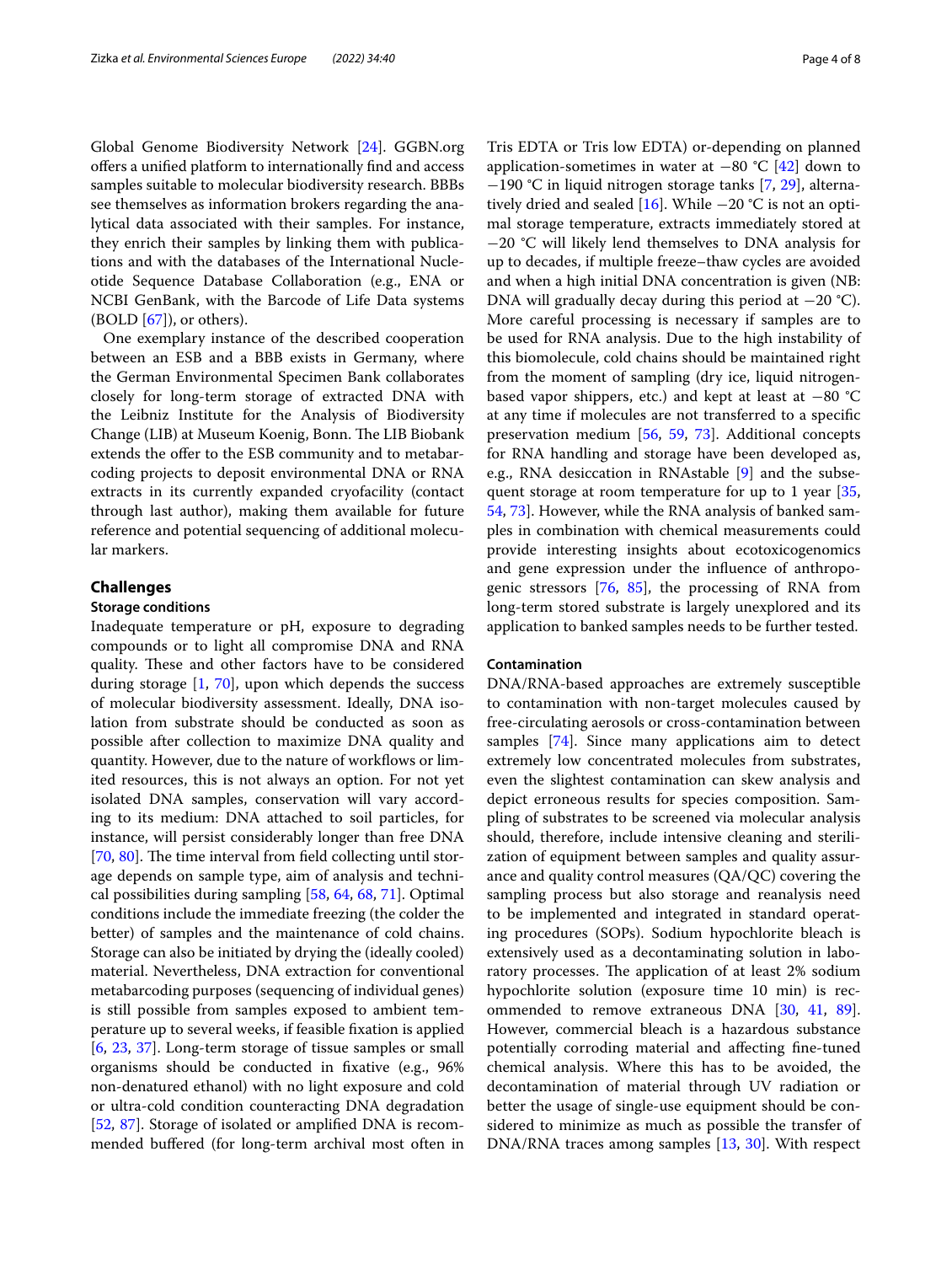## **Data accessibility**

To increase visibility and accessibility of ESB samples (as for BBB samples through GGBN), information on these should be publicly available including relevant metadata such as storage protocols used, generated results and ideally even studies performed so far with the samples and based on FAIR (fndability, accessibility, interoperability, reusability) data principles [\[44](#page-6-30)]. Data provision has already been initiated ([https://www.umweltbund](https://www.umweltbundesamt.de/en/topics/chemicals/international-environmental-specimen-bank-group) [esamt.de/en/topics/chemicals/international-environmen](https://www.umweltbundesamt.de/en/topics/chemicals/international-environmental-specimen-bank-group) [tal-specimen-bank-group\)](https://www.umweltbundesamt.de/en/topics/chemicals/international-environmental-specimen-bank-group). A comprehensive, updated overview needs to be compiled giving detailed information on ESB samples and indicating their availability to the scientific community. This could potentially include a combined web interface that aggregates results generated from ESB samples around the globe. Such a tool would enable cross-linking and exploring available data and identifying and addressing global environmental concerns [\[19,](#page-5-7) [47](#page-6-3), [62\]](#page-6-31).

## **New sample types**

Several biodiversity monitoring approaches rely on analyses of trapped arthropods to assess biodiversity change. Typical methods include Malaise traps for fying insects or pitfall traps for 'crawlers'. Since the advent of metabarcoding, the number of projects and studies employing arthropod traps has been rapidly increasing [ [37,](#page-6-22) [49](#page-6-2), [52](#page-6-13), [77\]](#page-7-11), and with them the number of available community samples. Sometimes, caught arthropods are homogenized (ground up) prior to analysis, but often, they are preserved for additional biodiversity studies and only the killing and preservation fuid (ethanol, propylene glycol, etc.) is used for DNA extraction. While homogenized samples are relatively easy to store in ESBs or Biodiversity Biobanks due to small size, warranting cold storage for large numbers of entire jars of arthropods in ethanol is considerably more challenging. The existing frozen repositories typically do not and to date usually cannot focus on such samples. This leads to the situation that biologically very valuable trap samples are amassing rapidly without the perspective of long-term storage. Considerable funding goes into the underlying biomonitoring surveys and we urgently encourage the research community and policy makers to devise strategies and to work towards new infrastructures able to hold large numbers of non-homogenized trapped arthropod specimens.

## **Outlook and recommendations**

With standard procedures from sampling to storage, Environmental Specimen Banks play an important role among the biomonitoring infrastructures. The combination of collections condensing the results of up to 40 years of feld sampling with the rapidly developing molecular techniques for biodiversity assessment and for chemical pollutant analysis, holds the key for a new level of environmental research. It must now be examined in detail to what extent these standards are already sufficient to be able to use the samples as extensively as possible for genetic analysis and, if necessary, to harmonize optimized protocols for this purpose. Recently, frst metabarcoding studies and projects were launched that already include ESB samples into molecular approaches. Tapping into this resource opens up high-quality, well-documented sample collections that allow easily adding a retrospective component to biomonitoring projects. For a fruitful synergy, biomonitoring research should be aware of ESBs as convenient sample sources and archives, while the ESB community should embrace biodiversity analyses as a new and highly relevant use of its collections. Thus, ESBs should cater increasingly also to the needs of the biomonitoring community, ideally in partnership with Biodiversity Biobanks. With further transparency of ESBs and the standardized publication of data, ESBs can become the basis for a wide array of interconnected scientifc studies that allow scientists, natural resource managers and policy-makers an informed look back in time from an integrated biological and chemical perspective.

#### **Abbreviations**

BBB: Biodiversity Biobank; BOLD: Barcode of Life data system; DNA: Desoxyribonucleic acid; eDNA: Environmental desoxyribonucleic acid; ENA: European Nucleotide Archive; ESB: Environmental Specimen Bank; GGBN: Global Genome Biodiversity Network; HTS: High-throughput sequencing; IESB: International Environmental Specimen Bank Group; LIB: Leibniz Institute for the Analysis of Biodiversity Change; mRNA: Messenger ribonucleic acid; rRNA: Ribosomal ribonucleic acid; SPM: Suspended particulate matter.

#### **Acknowledgements**

We thank Florian Leese from the University of Duisburg-Essen and Thomas Källman from the Swedish Museum of Natural History as well as two anonymous reviewers for helpful discussion and input to the manuscript.

#### **Author contributions**

Conceptualization: JJA, JK, VMAZ, Manuscript writing and editing: CCK, JJA, JK, VMAZ. All authors read and approved the fnal manuscript.

#### **Funding**

Open Access funding enabled and organized by Projekt DEAL. VMAZ is member of the DINA (Diversity of Insects in Nature protected Areas) project supported by the German Federal Ministry of Education and Research. No further funding was acquired for the manuscript.

#### **Availability of data and materials**

Not applicable.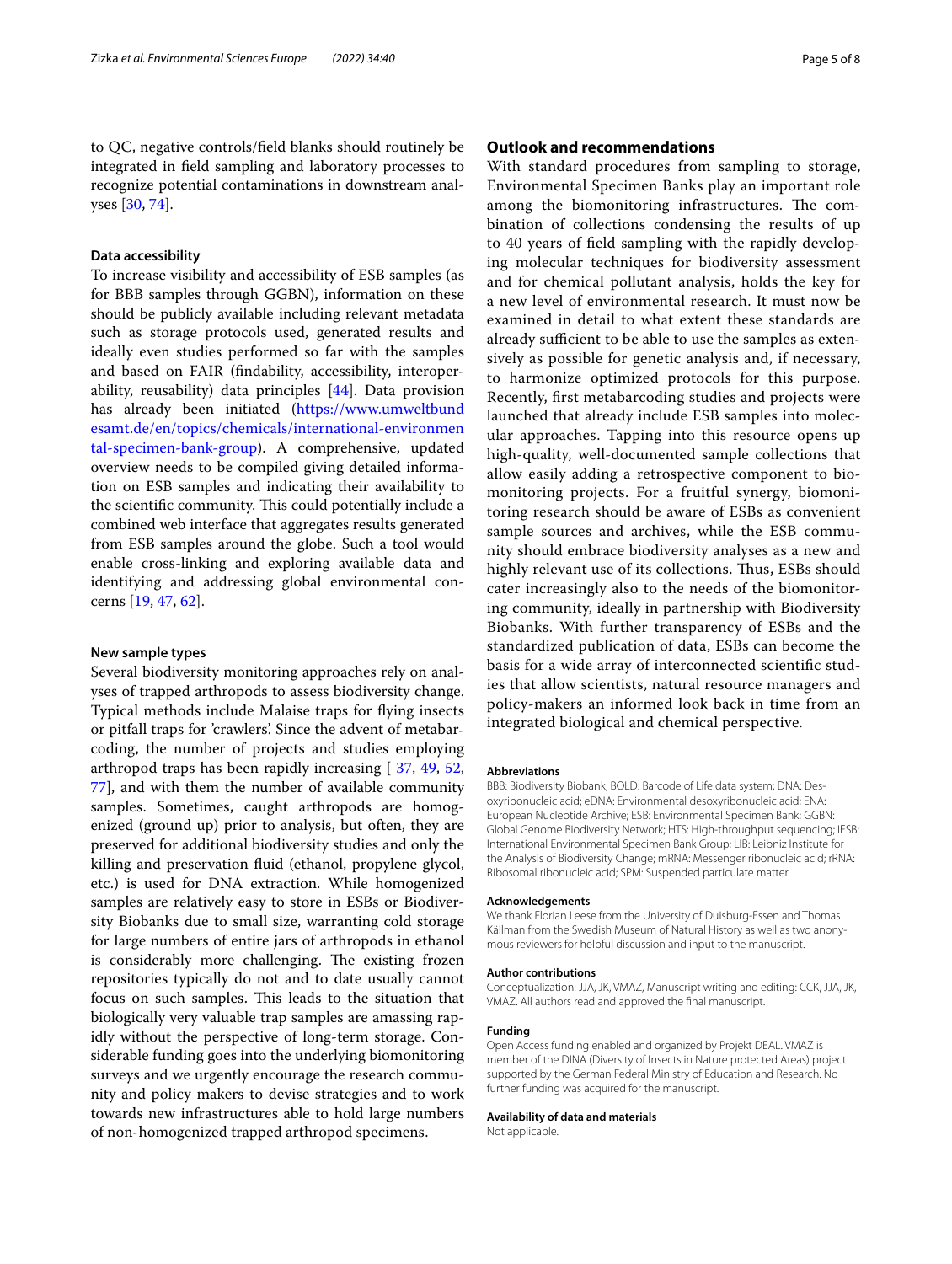### **Declarations**

**Ethics approval and consent to participate** Not applicable.

## **Consent of publication**

Not applicable.

#### **Competing interests**

The authors declare no competing interests.

Received: 11 January 2022 Accepted: 4 April 2022

#### **References**

- <span id="page-5-20"></span>Anchordoquy TJ, Molina MC (2007) Preservation of DNA Cell. Preserv Technol 5:180–188. <https://doi.org/10.1089/cpt.2007.0511>
- <span id="page-5-13"></span>2. Arribas P, Andújar C, Salces-Castellano A, Emerson BC, Vogler AP (2021) The limited spatial scale of dispersal in soil arthropods revealed with whole-community haplotype-level metabarcoding. Mol Ecol 30:48–61. <https://doi.org/10.1111/mec.15591>
- <span id="page-5-18"></span>3. Astrin JJ, Zhou X, Misof B (2013) The importance of biobanking in molecular taxonomy, with proposed defnitions for vouchers in a molecular context. ZooKeys. <https://doi.org/10.3897/zookeys.365.5875>
- <span id="page-5-3"></span>4. Bálint M, Pfenninger M, Grossart H-P, Taberlet P, Vellend M, Leibold MA, Englund G, Bowler D (2018) Environmental DNA time series in ecology. Trends Ecol Evol 33:945–957. <https://doi.org/10.1016/j.tree.2018.09.003>
- <span id="page-5-6"></span>5. Balmer JE, Morris AD, Hung H, Jantunen L, Vorkamp K, Rigét F, Evans M, Houde M, Muir DCG (2019) Levels and trends of current-use pesticides (CUPs) in the arctic: An updated review, 2010–2018. Emerg Contam 5:70–88. <https://doi.org/10.1016/j.emcon.2019.02.002>
- <span id="page-5-21"></span>6. Barsoum N, Bruce C, Forster J, Ji Y-Q, Yu DW (2019) The devil is in the detail: Metabarcoding of arthropods provides a sensitive measure of biodiversity response to forest stand composition compared with surrogate measures of biodiversity. Ecol Indic 101:313–323. [https://doi.org/](https://doi.org/10.1016/j.ecolind.2019.01.023) [10.1016/j.ecolind.2019.01.023](https://doi.org/10.1016/j.ecolind.2019.01.023)
- <span id="page-5-23"></span>7. Baust JG (2008) Strategies for the storage of DNA. Cell Preserv Technol 6:251
- <span id="page-5-8"></span>8. Becker PR, Wise SA (2006) The U.S. National Biomonitoring Specimen Bank and the Marine Environmental Specimen Bank. J Environ Monit 8:795–799
- <span id="page-5-26"></span>Biomatrica, 2009. RNAstable Handbook.
- <span id="page-5-4"></span>10. Bohmann K, Evans A, Gilbert MTP, Carvalho GR, Creer S, Knapp M, Yu DW, de Bruyn M (2014) Environmental DNA for wildlife biology and biodiversity monitoring. Trends Ecol Evol 29:358–367. [https://doi.org/10.1016/j.](https://doi.org/10.1016/j.tree.2014.04.003) [tree.2014.04.003](https://doi.org/10.1016/j.tree.2014.04.003)
- <span id="page-5-11"></span>11. Boulard L, Parrhysius P, Jacobs B, Dierkes G, Wick A, Buchmeier G, Koschorreck J, Ternes TA (2020) Development of an analytical method to quantify pharmaceuticals in fsh tissues by liquid chromatography-tandem mass spectrometry detection and application to environmental samples. J Chromatogr A 1633:461612. [https://doi.org/10.1016/j.chroma.2020.](https://doi.org/10.1016/j.chroma.2020.461612) [461612](https://doi.org/10.1016/j.chroma.2020.461612)
- <span id="page-5-17"></span>12. Bush A, Sollmann R, Wilting A, Bohmann K, Cole B, Balzter H, Martius C, Zlinszky A, Calvignac-Spencer S, Cobbold CA, Dawson TP, Emerson BC, Ferrier S, Gilbert MTP, Herold M, Jones L, Leendertz FH, Matthews L, Millington JDA, Olson JR, Ovaskainen O, Rafaelli D, Reeve R, Rödel M-O, Rodgers TW, Snape S, Visseren-Hamakers I, Vogler AP, White PCL, Wooster MJ, Yu DW (2017) Connecting Earth observation to high-throughput biodiversity data. Nat Ecol Evol 1:0176. [https://doi.org/10.1038/](https://doi.org/10.1038/s41559-017-0176) [s41559-017-0176](https://doi.org/10.1038/s41559-017-0176)
- <span id="page-5-27"></span>13. Champlot S, Berthelot C, Pruvost M, Bennett EA, Grange T, Geigl E-M (2010) An Efficient multistrategy DNA decontamination procedure of PCR reagents for hypersensitive PCR applications. PLoS ONE 5:e13042. [https://](https://doi.org/10.1371/journal.pone.0013042) [doi.org/10.1371/journal.pone.0013042](https://doi.org/10.1371/journal.pone.0013042)
- <span id="page-5-2"></span>14. Chaplow, J.S., Bond, A.L., Koschorreck, J., Rüdel, H., Shore, R.F., 2021. The role of environmental specimen banks in monitoring environmental contamination, In: Monitoring Environmental Contaminants. Elsevier B.V.
- 15. Chariton AA, Ho KT, Proestou D, Bik H, Simpson SL, Portis LM, Cantwell MG, Baguley JG, Burgess RM, Pelletier MM, Perron M, Gunsch C, Matthews RA (2014) A molecular-based approach for examining responses of eukaryotes in microcosms to contaminant-spiked estuarine sediments. Environ Toxicol Chem 33:359–369. <https://doi.org/10.1002/etc.2450>
- <span id="page-5-25"></span>16. Colotte M, Coudy D, Tuffet S, Bonnet J (2011) Adverse effect of air exposure on the stability of DNA stored at room temperature. Biopreservation Biobanking 9:47–50. <https://doi.org/10.1089/bio.2010.0028>
- <span id="page-5-12"></span>17. Cordier T, Alonso-Sáez L, Apothéloz-Perret-Gentil L, Aylagas E, Bohan DA, Bouchez A, Chariton A, Creer S, Frühe L, Keck F, Keeley N, Laroche O, Leese F, Pochon X, Stoeck T, Pawlowski J, Lanzén A (2021) Ecosystems monitoring powered by environmental genomics: a review of current strategies with an implementation roadmap. Mol Ecol 30:2937–2958. <https://doi.org/10.1111/mec.15472>
- <span id="page-5-15"></span>18. Cristescu ME (2019) Can Environmental RNA Revolutionize Biodiversity Science? Trends Ecol. Evol 34:694–697. [https://doi.org/10.1016/j.tree.2019.](https://doi.org/10.1016/j.tree.2019.05.003) [05.003](https://doi.org/10.1016/j.tree.2019.05.003)
- <span id="page-5-7"></span>19. Day RD, Becker PR, Donard OFX, Pugh RS, Wise SA (2014) Environmental specimen banks as a resource for mercury and mercury isotope research in marine ecosystems. Environ Sci Process Impacts 16:10–27. [https://doi.](https://doi.org/10.1039/C3EM00261F) [org/10.1039/C3EM00261F](https://doi.org/10.1039/C3EM00261F)
- <span id="page-5-14"></span>20. Deiner K, Fronhofer EA, Mächler E, Walser J-C, Altermatt F (2016) Environmental DNA reveals that rivers are conveyer belts of biodiversity information. Nat Commun 7:12544.<https://doi.org/10.1038/ncomms12544>
- <span id="page-5-16"></span>21. Díaz C, Wege F-F, Tang CQ, Crampton-Platt A, Rüdel H, Eilebrecht E, Koschorreck J (2020) Aquatic suspended particulate matter as source of eDNA for fsh metabarcoding. Sci Rep 10:14352. [https://doi.org/10.1038/](https://doi.org/10.1038/s41598-020-71238-w) [s41598-020-71238-w](https://doi.org/10.1038/s41598-020-71238-w)
- <span id="page-5-5"></span>22. Djurhuus A, Closek CJ, Kelly RP, Pitz KJ, Michisaki RP, Starks HA, Walz KR, Andruszkiewicz EA, Olesin E, Hubbard K, Montes E, Otis D, Muller-Karger FE, Chavez FP, Boehm AB, Breitbart M (2020) Environmental DNA reveals seasonal shifts and potential interactions in a marine community. Nat Commun 11:254.<https://doi.org/10.1038/s41467-019-14105-1>
- <span id="page-5-22"></span>23. Dopheide A, Xie D, Buckley TR, Drummond AJ, Newcomb RD (2019) Impacts of DNA extraction and PCR on DNA metabarcoding estimates of soil biodiversity. Methods Ecol Evol 10:120–133. [https://doi.org/10.1111/](https://doi.org/10.1111/2041-210X.13086) [2041-210X.13086](https://doi.org/10.1111/2041-210X.13086)
- <span id="page-5-19"></span>24. Droege G, Barker K, Astrin JJ, Bartels P, Butler C, Cantrill D, Coddington J, Forest F, Gemeinholzer B, Hobern D, Mackenzie-Dodds J, Tuama Ó, É., Petersen, G., Sanjur, O., Schindel, D., Seberg, O., (2014) The global genome biodiversity network (GGBN) data portal. Nucleic Acids Res 42:D607– D612. <https://doi.org/10.1093/nar/gkt928>
- <span id="page-5-0"></span>25. Fairbrother A, Muir D, Solomon KR, Ankley GT, Rudd MA, Boxall ABA, Apell JN, Armbrust KL, Blalock BJ, Bowman SR, Campbell LM, Cobb GP, Connors KA, Dreier DA, Evans MS, Henry CJ, Hoke RA, Houde M, Klaine SJ, Klaper RD, Kullik SA, Lanno RP, Meyer C, Ottinger MA, Oziolor E, Petersen EJ, Poynton HC, Rice PJ, Rodriguez-Fuentes G, Samel A, Shaw JR, Steevens JA, Verslycke TA, Vidal-Dorsch DE, Weir SM, Wilson P, Brooks BW (2019) Toward sustainable environmental quality: priority research questions for North America. Environ Toxicol Chem 38:1606–1624. [https://doi.org/10.1002/](https://doi.org/10.1002/etc.4502) [etc.4502](https://doi.org/10.1002/etc.4502)
- <span id="page-5-9"></span>26. Faxneld S, Berger U, Helander B, Danielsson S, Miller A, Nyberg E, Persson J-O, Bignert A (2016) Temporal trends and geographical diferences of perfuoroalkyl acids in Baltic sea herring and white-tailed sea eagle eggs in Sweden. Environ Sci Technol 50:13070–13079. [https://doi.org/10.1021/](https://doi.org/10.1021/acs.est.6b03230) [acs.est.6b03230](https://doi.org/10.1021/acs.est.6b03230)
- <span id="page-5-1"></span>27. Furley TH, Brodeur J, Silva de Assis HC, Carriquiriborde P, Chagas KR, Corrales J, Denadai M, Fuchs J, Mascarenhas R, Miglioranza KS, Miguez Caramés DM, Navas JM, Nugegoda D, Planes E, Rodriguez-Jorquera IA, Orozco-Medina M, Boxall AB, Rudd MA, Brooks BW (2018) Toward sustainable environmental quality: Identifying priority research questions for Latin America. Integr Environ Assess Manag 14:344–357. [https://doi.org/](https://doi.org/10.1002/ieam.2023) [10.1002/ieam.2023](https://doi.org/10.1002/ieam.2023)
- <span id="page-5-10"></span>28. Gewurtz SB, De Silva AO, Backus SM, McGoldrick DJ, Keir MJ, Small J, Melymuk L, Muir DCG (2012) Perfuoroalkyl contaminants in lake Ontario lake trout: detailed examination of current status and long-term trends. Environ Sci Technol 46:5842–5850. <https://doi.org/10.1021/es3006095>
- <span id="page-5-24"></span>29. Gleason JE, Elbrecht V, Braukmann TWA, Hanner RH, Cottenie K (2020) Assessment of stream macroinvertebrate communities with eDNA is not congruent with tissue-based metabarcoding. Mol Ecol. [https://doi.org/](https://doi.org/10.1111/mec.15597) [10.1111/mec.15597](https://doi.org/10.1111/mec.15597)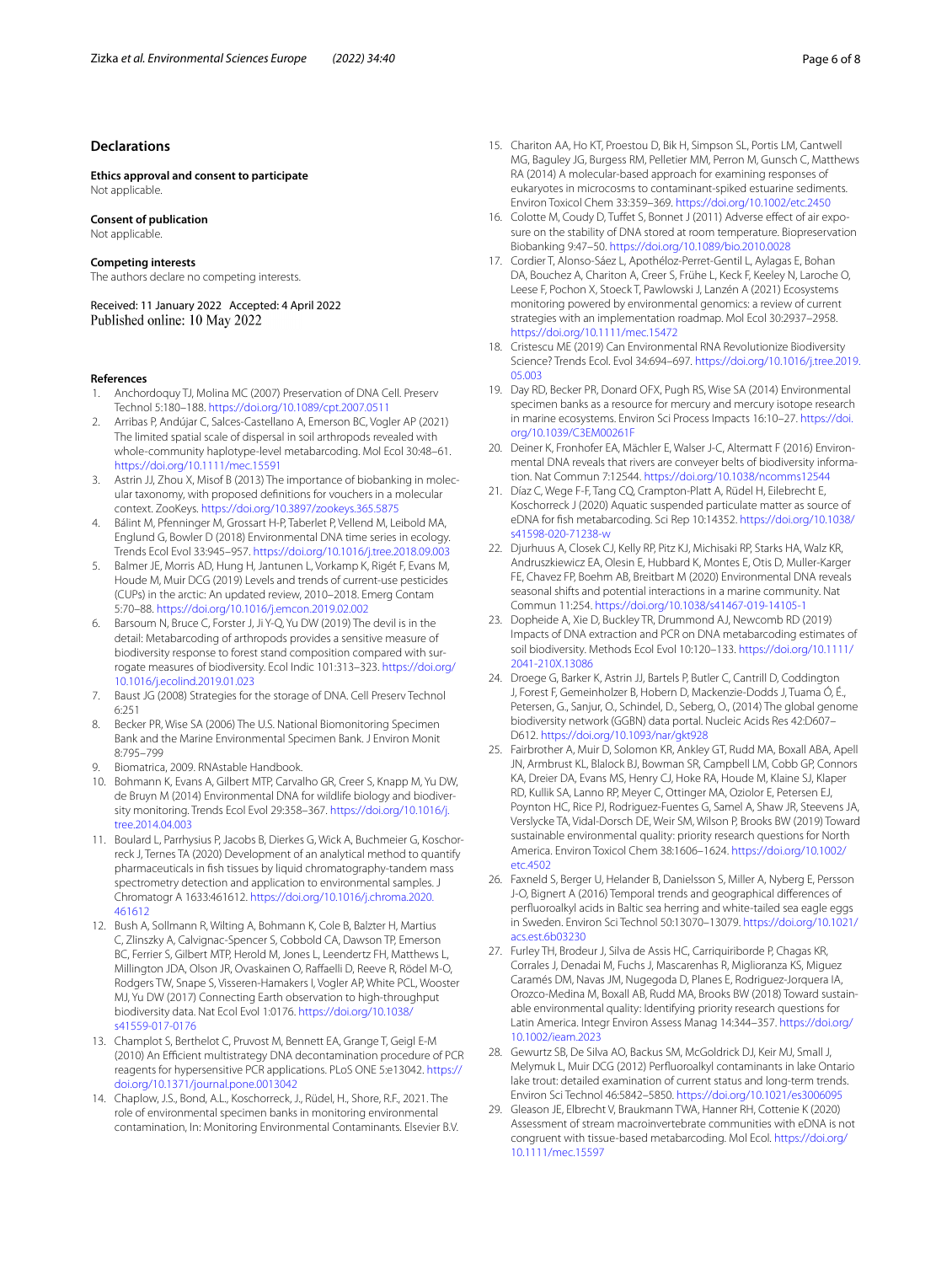- <span id="page-6-28"></span>30. Goldberg CS, Turner CR, Deiner K, Klymus KE, Thomsen PF, Murphy MA, Spear SF, McKee A, Oyler-McCance SJ, Cornman RS, Laramie MB, Mahon AR, Lance RF, Pilliod DS, Strickler KM, Waits LP, Fremier AK, Takahara T, Herder JE, Taberlet P (2016) Critical considerations for the application of environmental DNA methods to detect aquatic species. Methods Ecol Evol 7:1299–1307. <https://doi.org/10.1111/2041-210X.12595>
- <span id="page-6-10"></span>31. Greaves AK, Letcher RJ, Chen D, McGoldrick DJ, Gauthier LT, Backus SM (2016) Retrospective analysis of organophosphate fame retardants in herring gull eggs and relation to the aquatic food web in the Laurentian Great Lakes of North America. Environ Res 150:255–263. [https://doi.org/](https://doi.org/10.1016/j.envres.2016.06.006) [10.1016/j.envres.2016.06.006](https://doi.org/10.1016/j.envres.2016.06.006)
- <span id="page-6-19"></span>32. Guardiola M, Wangensteen OS, Taberlet P, Coissac E, Uriz MJ, Turon X (2016) Spatio-temporal monitoring of deep-sea communities using metabarcoding of sediment DNA and RNA. PeerJ 4:e2807. [https://doi.](https://doi.org/10.7717/peerj.2807) [org/10.7717/peerj.2807](https://doi.org/10.7717/peerj.2807)
- <span id="page-6-5"></span>33. Hanson N, Larsson Å, Parkkonen J, Faxneld S, Nyberg E, Bignert A, Henning HE, Bryhn A, Olsson J, Karlson AML, Förlin L (2020) Ecological changes as a plausible explanation for diferences in uptake of contaminants between European perch and eelpout in a coastal area of the Baltic Sea. Environ Toxicol Pharmacol 80:103455. [https://doi.org/10.1016/j.etap.](https://doi.org/10.1016/j.etap.2020.103455) [2020.103455](https://doi.org/10.1016/j.etap.2020.103455)
- <span id="page-6-12"></span>34. Hebert PDN, Cywinska A, Ball SL, deWaard JR (2003) Biological identifcations through DNA barcodes. Proc R Soc Lond B Biol Sci 270:313–321. <https://doi.org/10.1098/rspb.2002.2218>
- <span id="page-6-26"></span>35. Hernandez GE, Mondala TS, Head SR (2009) Assessing a novel roomtemperature RNA storage medium for compatibility in microarray gene expression analysis. Biotechniques 47:667–670. [https://doi.org/10.2144/](https://doi.org/10.2144/000113209) [000113209](https://doi.org/10.2144/000113209)
- <span id="page-6-11"></span>36. Hollender J, van Bavel B, Dulio V, Farmen E, Furtmann K, Koschorreck J, Kunkel U, Krauss M, Munthe J, Schlabach M, Slobodnik J, Stroomberg G, Ternes T, Thomaidis NS, Togola A, Tornero V (2019) High resolution mass spectrometry-based non-target screening can support regulatory environmental monitoring and chemicals management. Environ Sci Eur 31:42. <https://doi.org/10.1186/s12302-019-0225-x>
- <span id="page-6-22"></span>37. Howlett SE, Castillo HS, Gioeni LJ, Robertson JM, Donfack J (2014) Evaluation of DNAstable™ for DNA storage at ambient temperature. Forensic Sci Int Genet 8:170–178. <https://doi.org/10.1016/j.fsigen.2013.09.003>
- <span id="page-6-0"></span>38. IPBES, 2019. Summary for policymakers of the global assessment report on biodiversity and ecosystem services.
- <span id="page-6-20"></span>39. Jarman SN, Berry O, Bunce M (2018) The value of environmental DNA biobanking for long-term biomonitoring. Nat Ecol Evol 2:1192–1193. <https://doi.org/10.1038/s41559-018-0614-3>
- 40. Ji Y, Ashton L, Pedley SM, Edwards DP, Tang Y, Nakamura A, Kitching R, Dolman PM, Woodcock P, Edwards FA, Larsen TH, Hsu WW, Benedick S, Hamer KC, Wilcove DS, Bruce C, Wang X, Levi T, Lott M, Emerson BC, Yu DW (2013) Reliable, verifiable and efficient monitoring of biodiversity via metabarcoding. Ecol Lett 16:1245–1257. [https://doi.org/10.1111/ele.](https://doi.org/10.1111/ele.12162) [12162](https://doi.org/10.1111/ele.12162)
- <span id="page-6-29"></span>41. Kemp BM, Smith DG (2005) Use of bleach to eliminate contaminating DNA from the surface of bones and teeth. Forensic Sci Int 154:53–61. <https://doi.org/10.1016/j.forsciint.2004.11.017>
- <span id="page-6-23"></span>42. Knebelsberger T, Stöger I (2012) DNA extraction, preservation, and amplifcation. In: Kress WJ, Erickson DL (eds) DNA barcodes: methods and protocols. Humana Press, Totowa, NJ, pp 311–338. [https://doi.org/10.](https://doi.org/10.1007/978-1-61779-591-6_14) [1007/978-1-61779-591-6\\_14](https://doi.org/10.1007/978-1-61779-591-6_14)
- <span id="page-6-4"></span>43. Knudtzon NC, Thorstensen H, Ruus A, Helberg M, Bæk K, Enge EK, Borgå K (2021) Maternal transfer and occurrence of siloxanes, chlorinated parafns, metals, PFAS and legacy POPs in herring gulls (Larus argentatus) of diferent urban infuence. Environ Int 152:106478. [https://doi.org/10.](https://doi.org/10.1016/j.envint.2021.106478) [1016/j.envint.2021.106478](https://doi.org/10.1016/j.envint.2021.106478)
- <span id="page-6-30"></span>44. Koizumi A, Harada KH, Inoue K, Hitomi T, Yang H-R, Moon C-S, Wang P, Hung NN, Watanabe T, Shimbo S, Ikeda M (2009) Past, present, and future of environmental specimen banks. Environ Health Prev Med 14:307–318. <https://doi.org/10.1007/s12199-009-0101-1>
- <span id="page-6-9"></span>45. Kotthoff M, Rüdel H, Jürling H, Severin K, Hennecke S, Friesen A, Koschorreck J (2019) First evidence of anticoagulant rodenticides in fsh and suspended particulate matter: spatial and temporal distribution in German freshwater aquatic systems. Environ Sci Pollut Res 26:7315–7325. [https://](https://doi.org/10.1007/s11356-018-1385-8) [doi.org/10.1007/s11356-018-1385-8](https://doi.org/10.1007/s11356-018-1385-8)
- <span id="page-6-14"></span>46. Krehenwinkel H, Wolf M, Lim JY, Rominger AJ, Simison WB, Gillespie RG (2017) Estimating and mitigating amplifcation bias in qualitative and

quantitative arthropod metabarcoding. Sci Rep 7:17668. [https://doi.org/](https://doi.org/10.1038/s41598-017-17333-x) [10.1038/s41598-017-17333-x](https://doi.org/10.1038/s41598-017-17333-x)

- <span id="page-6-3"></span>47. Küster A, Becker PR, Kucklick JR, Pugh RS, Koschorreck J (2015) The international environmental specimen banks—let's get visible. Environ Sci Pollut Res 22:1559–1561. <https://doi.org/10.1007/s11356-013-2482-3>
- <span id="page-6-1"></span>48. Leung KMY, Yeung KWY, You J, Choi K, Zhang X, Smith R, Zhou G-J, Yung MMN, Arias-Barreiro C, An Y-J, Burket SR, Dwyer R, Goodkin N, Hii YS, Hoang T, Humphrey C, Iwai CB, Jeong S-W, Juhel G, Karami A, Kyriazi-Huber K, Lee K-C, Lin B-L, Lu B, Martin P, Nillos MG, Oginawati K, Rathnayake IVN, Risjani Y, Shoeb M, Tan CH, Tsuchiya MC, Ankley GT, Boxall ABA, Rudd MA, Brooks BW (2020) Toward sustainable environmental quality: priority research questions for Asia. Environ Toxicol Chem 39:1485–1505. <https://doi.org/10.1002/etc.4788>
- <span id="page-6-2"></span>49. Li F, Peng Y, Fang W, Altermatt F, Xie Y, Yang J, Zhang X (2018) Application of environmental DNA metabarcoding for predicting anthropogenic pollution in rivers. Environ Sci Technol 52:11708–11719. [https://doi.org/](https://doi.org/10.1021/acs.est.8b03869) [10.1021/acs.est.8b03869](https://doi.org/10.1021/acs.est.8b03869)
- <span id="page-6-17"></span>50. Liénart C, Garbaras A, Qvarfordt S, Sysoev AÖ, Höglander H, Walve J, Schagerström E, Eklöf J, Karlson AM (2021) Long-term changes in trophic ecology of blue mussels in a rapidly changing ecosystem. Limnol Oceanogr 66:694–710. <https://doi.org/10.1002/lno.11633>
- <span id="page-6-7"></span>51. Lind Y, Bignert A, Odsjö T (2006) Decreasing lead levels in Swedish biota revealed by 36 years (1969–2004) of environmental monitoring. J Environ Monit 8:824–834. <https://doi.org/10.1039/B517867C>
- <span id="page-6-13"></span>52. Liu M, Clarke LJ, Baker SC, Jordan GJ, Burridge CP (2020) A practical guide to DNA metabarcoding for entomological ecologists. Ecol Entomol 45:373–385.<https://doi.org/10.1111/een.12831>
- <span id="page-6-15"></span>53. Lopez MLD, Lin Y, Sato M, Hsieh C, Shiah F-K, Machida RJ (2021) Using metatranscriptomics to estimate the diversity and composition of zooplankton communities. Mol Ecol Resour. [https://doi.org/10.1111/1755-](https://doi.org/10.1111/1755-0998.13506) [0998.13506](https://doi.org/10.1111/1755-0998.13506)
- <span id="page-6-27"></span>54. Lou JJ, Mirsadraei L, Sanchez DE, Wilson RW, Shabihkhani M, Lucey GM, Wei B, Singer EJ, Mareninov S, Yong WH (2014) A review of room temperature storage of biospecimen tissue and nucleic acids for anatomic pathology laboratories and biorepositories. Biorepositories Biobanks 47:267–273.<https://doi.org/10.1016/j.clinbiochem.2013.12.011>
- 55. Lynggaard C, Yu DW, Oliveira G, Caldeira CF, Ramos SJ, Ellegaard MR, Gilbert MTP, Gastauer M, Bohmann K (2020) DNA-based arthropod diversity assessment in amazonian iron mine lands show ecological succession towards undisturbed reference sites. Front Ecol Evol 8:426. [https://doi.](https://doi.org/10.3389/fevo.2020.590976) [org/10.3389/fevo.2020.590976](https://doi.org/10.3389/fevo.2020.590976)
- <span id="page-6-24"></span>56. Ma S, Huang Y, van Huystee RB (2004) Improved plant RNA stability in storage. Anal Biochem 326:122–124. [https://doi.org/10.1016/j.ab.2003.10.](https://doi.org/10.1016/j.ab.2003.10.026) [026](https://doi.org/10.1016/j.ab.2003.10.026)
- <span id="page-6-16"></span>57. Machida RJ, Kurihara H, Nakajima R, Sakamaki T, Lin Y-Y, Furusawa K (2021) Comparative analysis of zooplankton diversities and compositions estimated from complement DNA and genomic DNA amplicons, metatranscriptomics, and morphological identifcations. ICES J Mar Sci. [https://doi.](https://doi.org/10.1093/icesjms/fsab084) [org/10.1093/icesjms/fsab084](https://doi.org/10.1093/icesjms/fsab084)
- <span id="page-6-21"></span>58. Majaneva M, Diserud OH, Eagle SHC, Hajibabaei M, Ekrem T (2018) Choice of DNA extraction method afects DNA metabarcoding of unsorted invertebrate bulk samples. Metabarcoding Metagenomics 2:e26664. <https://doi.org/10.3897/mbmg.2.26664>
- <span id="page-6-25"></span>59. Mathay C, Yan W, Chuaqui R, Skubitz APN, Jeon J-P, Fall N, Betsou F, Barnes, (ISBER Biospecimen Science Working Group), Michael (2012) Short-term stability study of RNA at room temperature. Biopreservation Biobanking 10:532–542.<https://doi.org/10.1089/bio.2012.0030>
- <span id="page-6-18"></span>60. Mendes LW, Braga LPP, Navarrete AA, de Souza DG, Silva GGZ, Tsai SM (2017) Using metagenomics to connect microbial community biodiversity and functions. Curr Issues Mol Biol. [https://doi.org/10.21775/cimb.](https://doi.org/10.21775/cimb.024.103) [024.103](https://doi.org/10.21775/cimb.024.103)
- <span id="page-6-8"></span>61. Nagorka R, Koschorreck J (2020) Trends for plasticizers in German freshwater environments – Evidence for the substitution of DEHP with emerging phthalate and non-phthalate alternatives. Environ Pollut 262:114237. <https://doi.org/10.1016/j.envpol.2020.114237>
- <span id="page-6-31"></span>62. Odsjö T (2006) The environmental specimen bank, Swedish Museum of Natural History—A base for contaminant monitoring and environmental research. J Environ Monit 8:791–794.<https://doi.org/10.1039/B602676C>
- <span id="page-6-6"></span>63. Paulus M, Klein R, Wagner G, Müller P (1996) Biomonitoring and environmental specimen banking. Environ Sci Pollut Res 3:169–177. <https://doi.org/10.1007/BF02985528>